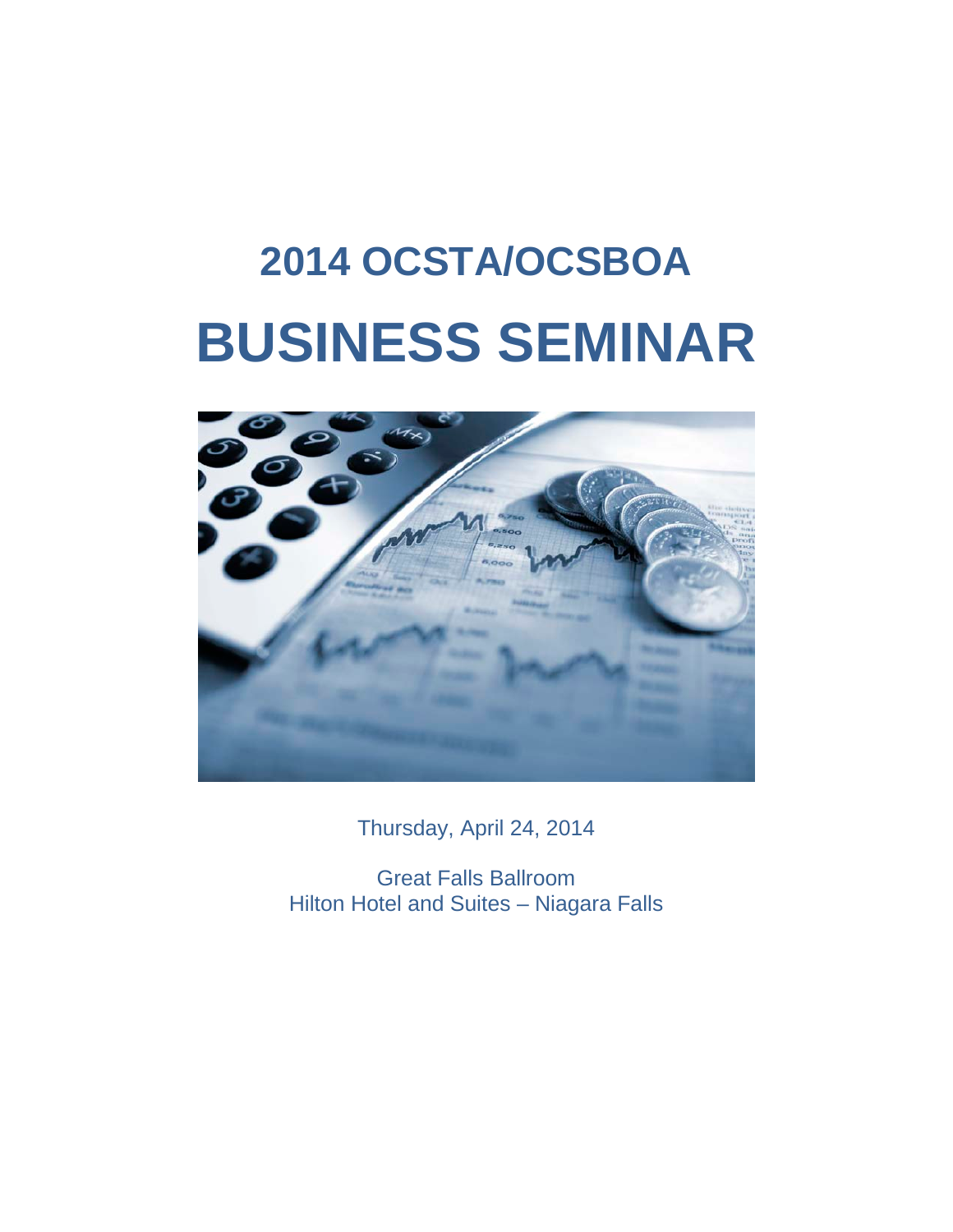## **OPENING PRAYER**

Help me, Lord to be more conscious of your presence. Teach me to recognize your presence in others. Fill my heart with gratitude for the times your love Has been shown to me through the care of others.

## **The Lord's Prayer**

| $10:30 \text{ am}$                   | <b>Registration</b><br><b>Great Falls Foyer</b>                                                                                                                                          |
|--------------------------------------|------------------------------------------------------------------------------------------------------------------------------------------------------------------------------------------|
| $11:30$ am $-12:15$ pm               | Lunch<br><b>Great Falls Foyer</b>                                                                                                                                                        |
| $12:15$ pm $-12:30$ pm               | <b>Welcome &amp; Opening Prayer</b><br><b>Great Falls Ballroom</b>                                                                                                                       |
|                                      | <b>Opening Remarks</b><br>Marino Gazzola, President, OCSTA<br>Ian Gauld, President, OCSBOA                                                                                               |
| $12:30 \text{ pm} - 1:30 \text{ pm}$ | <b>Keynote Speaker – Observations from a Refugee of the</b><br><b>Education Policy Battles</b><br>Janet L. Ecker, ICD.D, President and CEO<br>Toronto Financial Services Alliance (TFSA) |